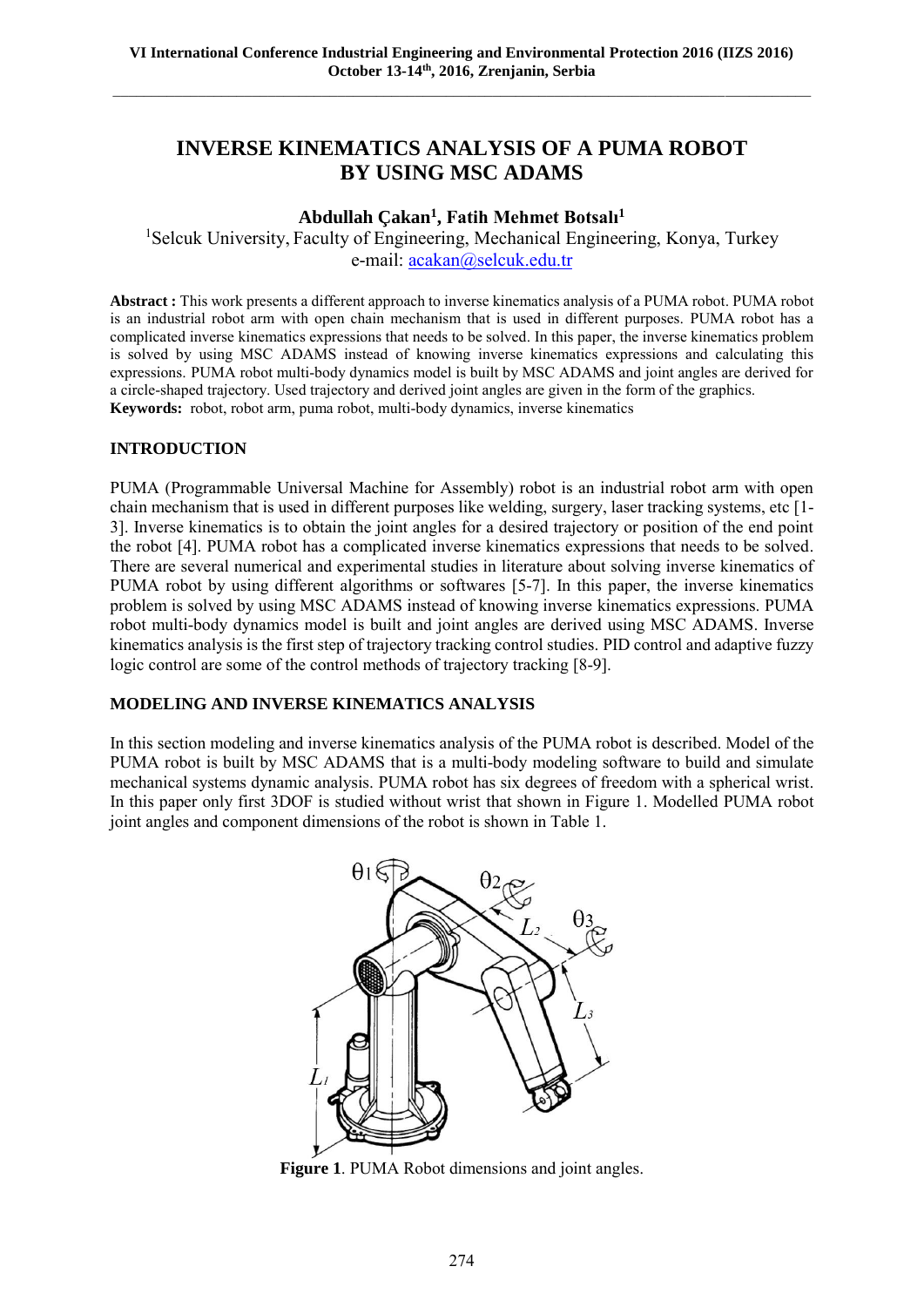**VI International Conference Industrial Engineering and Environmental Protection 2016 (IIZS 2016) October 13-14th, 2016, Zrenjanin, Serbia**  $\_$  , and the set of the set of the set of the set of the set of the set of the set of the set of the set of the set of the set of the set of the set of the set of the set of the set of the set of the set of the set of th

| Table 1. Joint angles and component dimensions |                  |                       |
|------------------------------------------------|------------------|-----------------------|
| $\theta_1$                                     | Waist angle      | 0 <sub>deg</sub>      |
| $\theta_2$                                     | Shoulder angle   | 0 <sub>deg</sub>      |
| $\theta_3$                                     | Elbow angle      | $-45$ deg             |
| $L_1$                                          | Trunk length     | $0.180 \; \mathrm{m}$ |
| L                                              | Upper arm length | $0.120 \text{ m}$     |
| Lз                                             | Forearm length   | $0.125 \; m$          |

Inverse kinematics (IK) is to obtain the joint angles for a given trajectory or position to end point the forearm. PUMA robot has a complicated inverse kinematics expressions that needs to be solved. The inverse kinematics problem is solved by using MSC ADAMS and simulated by using MATLAB cosimulation instead of knowing inverse kinematics expressions and calculating this expressions. A circleshaped trajectory is given to end of the forearm with using MSC ADAMS capability of giving motion to the points and joint angles are derived for the trajectory. X and Y coordinates of circle generated and used as an input by MATLAB shown in Figure 2. and Figure 3. Circle-shaped trajectory is shown in Figure 4 created with X and Y coordinates.



**Figure 2**. X Coordinates of the circle-shaped trajectory



**Figure 3**. Y Coordinates of the circle-shaped trajectory



**Figure 4**. Circle-shaped trajectory created with X and Y coordinates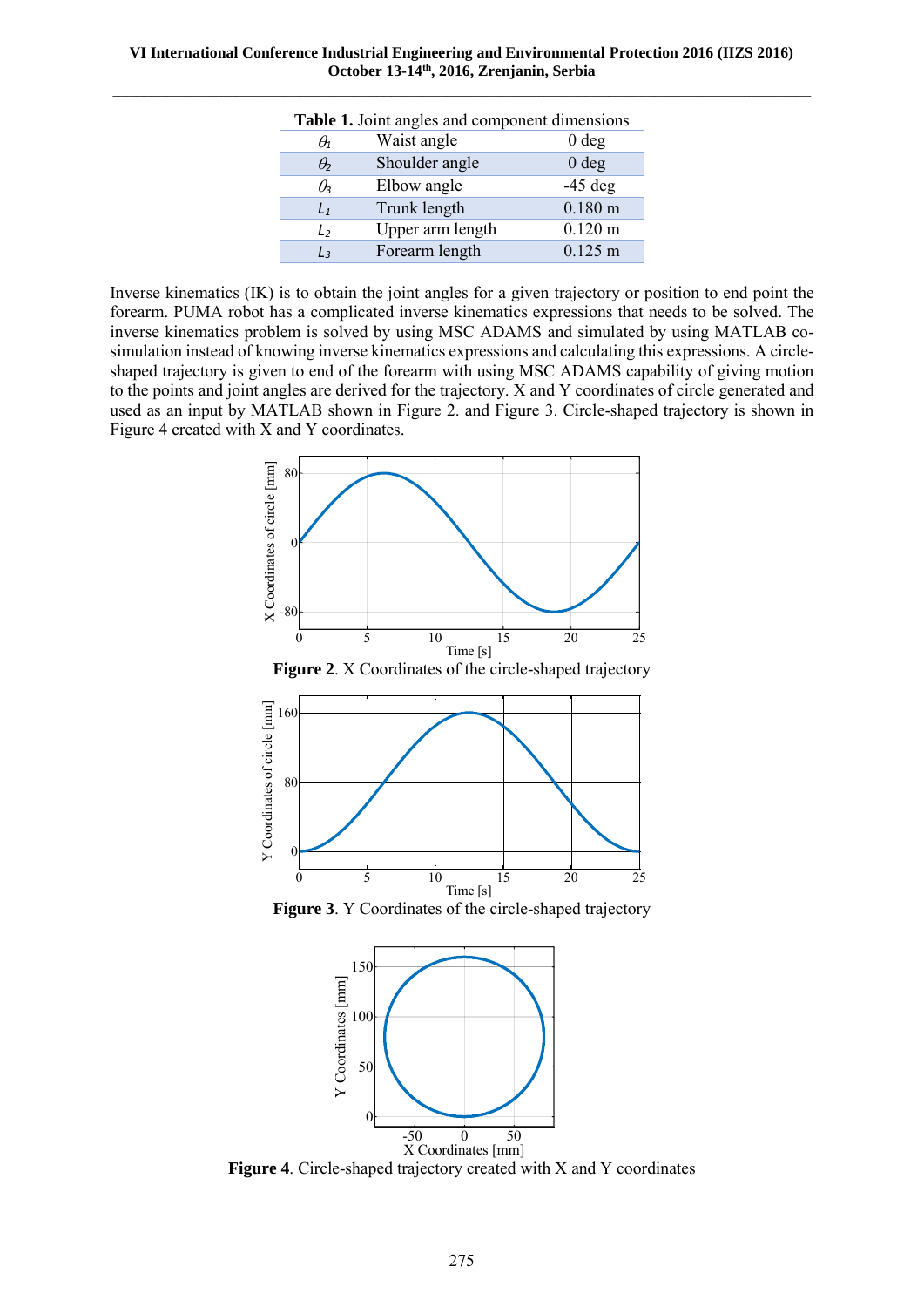#### **RESULTS AND DISCUSSION**

Inverse kinematics problem of PUMA robot is solved by using MSC ADAMS and MATLAB cosimulation capabilities and joint angles are derived for the circle-shaped trajectory. As a result of inverse kinematics analysis Derived waist angle  $\theta_1$  is shown in Figure 5, derived shoulder angle  $\theta_2$  is shown in Figure 6 and derived elbow angle  $\theta_3$  is shown in Figure 7. Moreover, simulation of inverse kinematics analysis gives visual animations as a result. Snapshots from the animation of analysis are given in Figure 8. From this results, it can be said that using MSC ADAMS is a successful and effective method for solving inverse kinematics of a PUMA robot and dynamics of other mechanical systems.